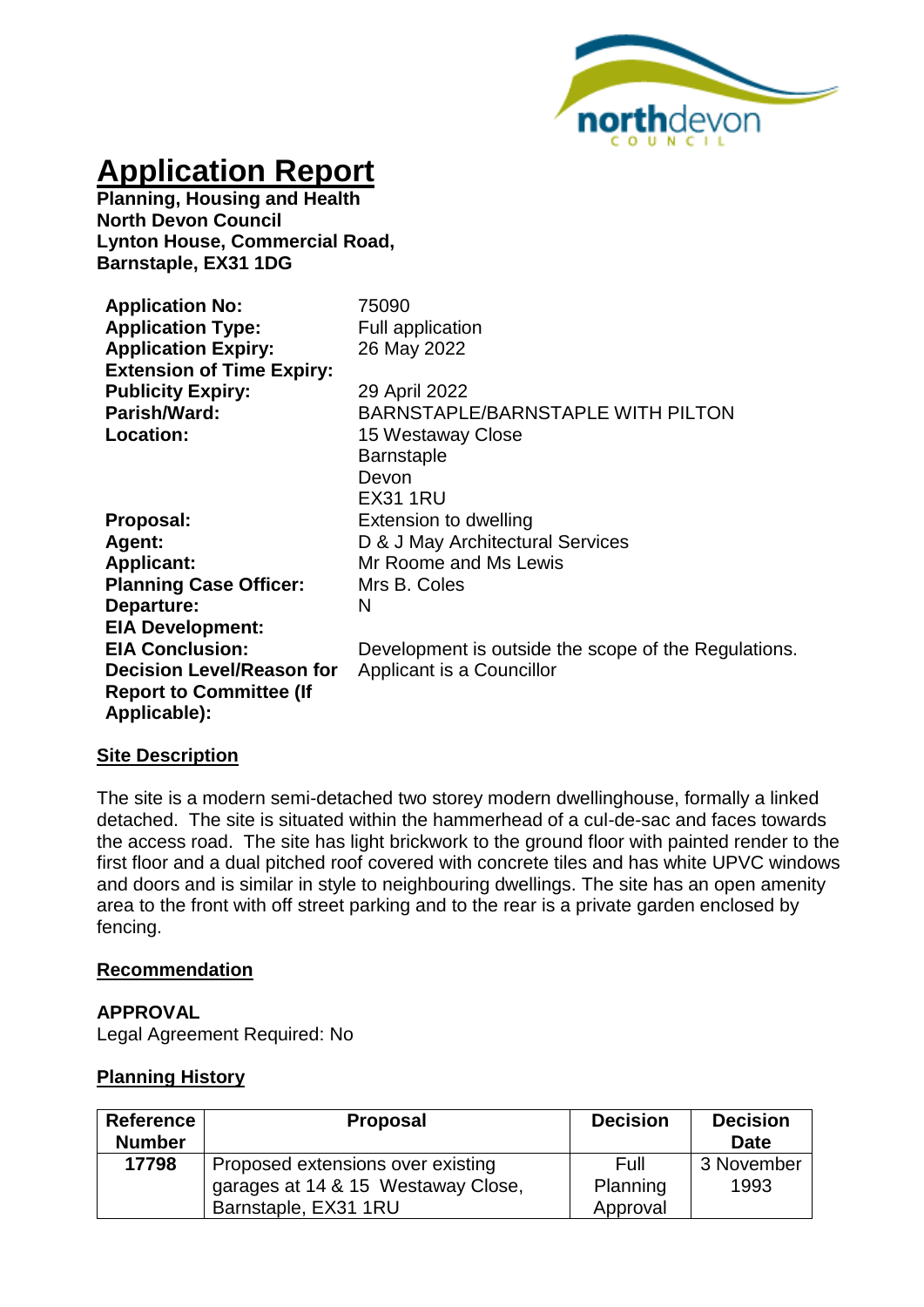# **Constraints/Planning Policy**

| <b>Constraint / Local Plan Policy</b>                                                                                                                                      | <b>Distance (Metres)</b> |
|----------------------------------------------------------------------------------------------------------------------------------------------------------------------------|--------------------------|
| Advert Control Area of Special Advert Control                                                                                                                              | Within constraint        |
| Burrington Radar Safeguard Area consultation required for:<br>All buildings, structures, erections & works exceeding 45<br>metres in height.                               | Within constraint        |
| Chivenor Safeguard Zone Consultation Structure or works<br>exceeding 45.7m                                                                                                 | Within constraint        |
| Landscape Character is: 7 Main Cities and Towns                                                                                                                            | Within constraint        |
| Tree Preservation Order: 154 - A1, North Devon District<br>Tree Preservation Order 1982 No.1                                                                               | <b>Within constraint</b> |
| <b>Unclassified Road</b>                                                                                                                                                   |                          |
| USRN: 27501049 Road Class: A Ownership: Highway<br>Authority                                                                                                               | 13.20                    |
| USRN: 27501177 Road Class: R Ownership: Highway<br>Authority                                                                                                               | Within constraint        |
| Within adopted Development Boundary: Barnstaple North<br><b>Development Boundary ST06</b>                                                                                  | Within constraint        |
| Within Adopted Unesco Biosphere Transition (ST14)                                                                                                                          | Within constraint        |
| Within Braunton Burrows Zone of Influence                                                                                                                                  | Within constraint        |
| Within Surface Water 1 in 1000                                                                                                                                             | Within constraint        |
| Within:, SSSI 5KM Buffer in North Devon, consider need for<br>AQIA if proposal is for anaerobic digester without<br>combustion plant                                       | Within constraint        |
| Within: Braunton Burrows, SAC 10KM Buffer if agricultural<br>development consider need for AQIA                                                                            | Within constraint        |
| <b>SSSI Impact Risk Consultation Area</b>                                                                                                                                  | Within constraint        |
| <b>DM01 - Amenity Considerations</b><br><b>DM04 - Design Principles</b><br>DM08 - Biodiversity and Geodiversity<br>DM25 - Residential Extensions and Ancillary Development |                          |
| ST14 - Enhancing Environmental Assets                                                                                                                                      |                          |

# **Consultees**

| <b>Name</b>                              | <b>Comment</b>                                        |
|------------------------------------------|-------------------------------------------------------|
| <b>Barnstaple</b><br><b>Town Council</b> | No comments received at time of preparing report.     |
| Councillor I<br>Roome                    | No comments.                                          |
| Councillor J<br>Orange                   | No comments received at time of preparing report.     |
| <b>Councillor M</b><br>Lovering          | No comments received at time of preparing the report. |
| Sustainability<br><b>Officer</b>         | 1/04/2022 12:14 - No comment                          |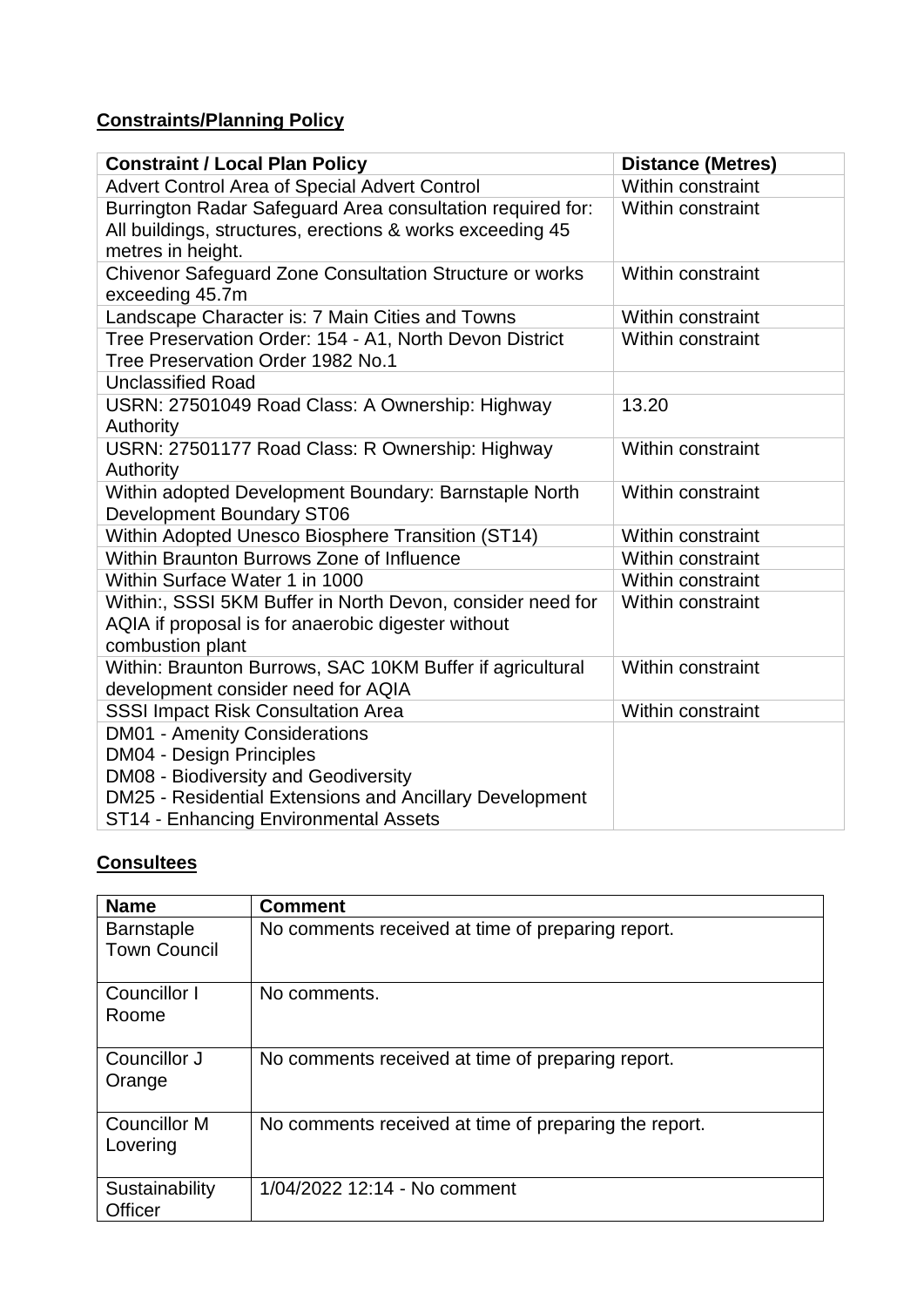| <b>Name</b>                           | <b>Comment</b> |
|---------------------------------------|----------------|
| <b>Reply Received</b><br>1 April 2022 |                |

# **Neighbours / Interested Parties**

| <b>Comments</b> | <b>No Objection</b> | Object | <b>Petition</b> | <b>No. Signatures</b> |
|-----------------|---------------------|--------|-----------------|-----------------------|
| 0.00            | .00                 | 0.00   | 00.(            | 0.00                  |

No neighbour responses received at time of writing report.

## **Considerations**

## **Proposal Description**

This application seeks detailed planning permission for the erection of a single storey rear extension to a 2 storey semi-detached dwelling to provide additional ground floor living space.

The extension proposed will extend from the rear elevation of the main house by 3.30 metres and across the rear elevation for 5.50 metres with a footprint measuring 18.15 square metres. The roof proposed has a mono pitch layout at a height of 4.20 metres above ground level with the pitch level situated above the cills of the first floor windows. Glazed doors are proposed of the east elevation facing into the rear garden with two roof lights.

Two narrow high level ground floor windows are proposed on the south elevation, one serving the extension and one the main dwelling and a single window is proposed on the north facing elevation of the proposed extension.

The proposed external materials are similar to and match those existing at the site.

## **Principle of Development**

The development proposed is a residential extension which is deemed acceptable in principle by Policy DM25 Residential Extensions and Ancillary Development of the North Devon and Torridge Local Plan subject to design and amenity considerations. The principle considerations of this application will also include its impact upon, ecology, flood risk and drainage, and highways and parking.

## **Planning Considerations Summary**

- Design
- Amenity
- Ecology
- Flood Risk and Drainage
- Highways and Parking

## **Planning Considerations**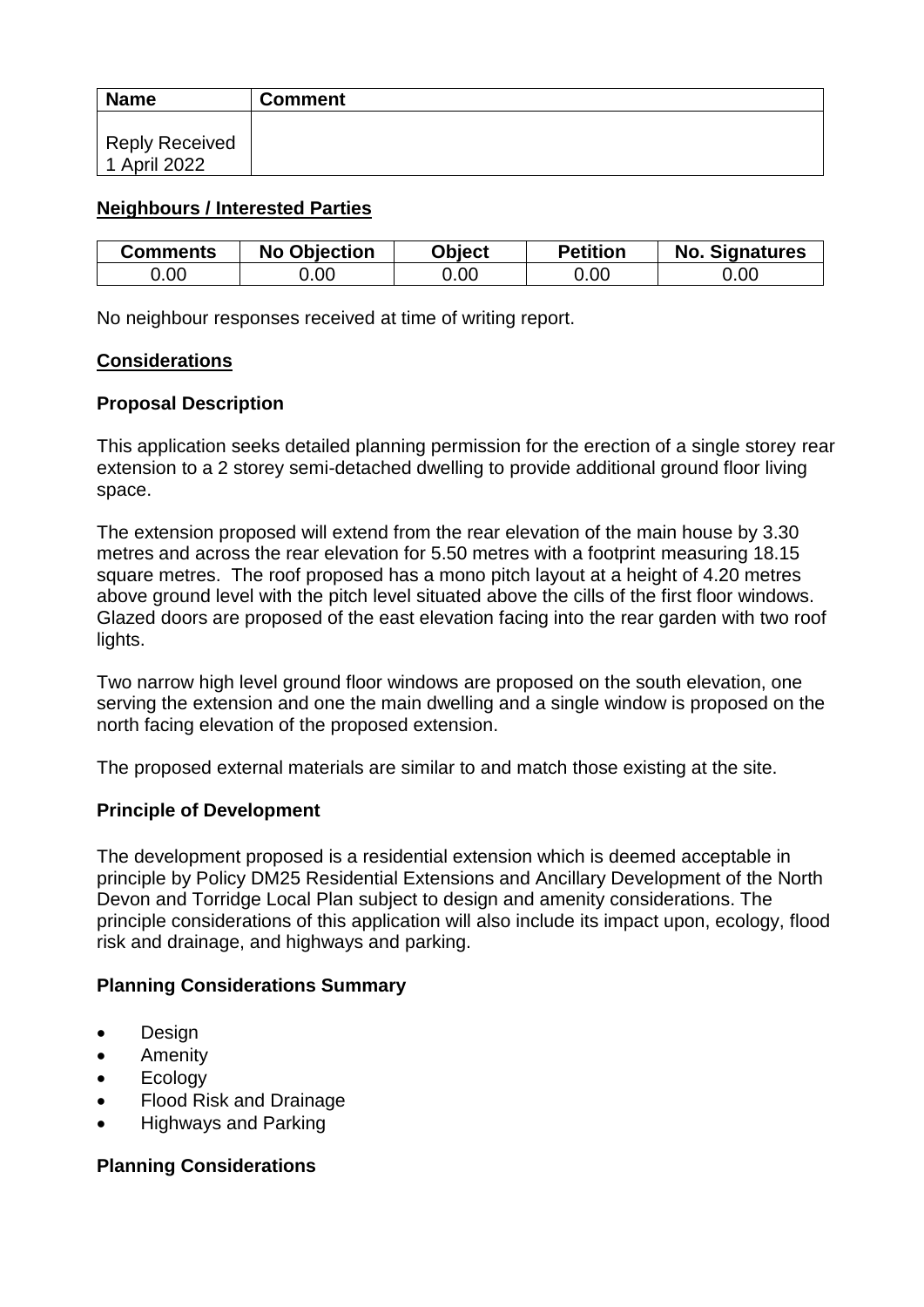In the determination of a planning application Section 38 of the Planning & Compulsory Purchase Act 2004 is relevant. It states that for the purpose of any determination to be made under the planning Acts, the determination is to be made in accordance with the development plan unless material considerations indicate otherwise. The development plan for this area includes the Devon Waste Plan and North Devon and Torridge Local Plan. The relevant Policies are detailed above.

The National Planning Policy Framework (NPPF) is a material consideration.

# **Design**

Policy ST04 of the Local Plan states that development will achieve high quality inclusive and sustainable design to support the creation of successful, vibrant places. Design will be based on a clear process that analyses and responds to the characteristics of the site, its wider context and the surrounding area taking full account of the principles of design found in policy DM04.

Policy DM04 of the Local Plan encourages good design and ensures that development proposals should be appropriate and sympathetic to setting in terms of scale, density, massing, height, layout appearance, fenestration, materials and relationship to buildings and landscape features in the local neighbourhood; reinforce the key characteristics and special qualities of the area in which the development is proposed; and contributes positively to local distinctiveness, historic environment and sense of place.

The proposed development will be situated over an area of hardstanding to the rear of the site The proposal is a modest single storey extension with mono pitched roof layout which is subordinate to the main dwelling and set back from the side elevation to the south and boundary with the attached neighbouring property to the north. The use of external materials will reflect those of the main dwellinghouse and it is considered that the extension is of an acceptable size, scale, design and height to complement the main dwellinghouse without affecting the existing design layout. It is considered the proposed development will not be detrimental to the site or its setting.

In summary the proposed development will not be harmful to the overall character and appearance of the dwelling and its setting. The development thereby accords with the design considerations of the Local Plan as detailed above. The materials as detailed in the application form are acceptable and therefore it is reasonable that any grant of planning permission should be subject to a condition that ensures such.

# **Amenity**

Policy DM01 of the Local Plan (Amenity Considerations) states that development will be supported where:

- (a) it would not significantly harm the amenities of any neighbouring occupiers or uses; and
- (b) the intended occupants of the proposed development would not be harmed as a result of existing or allocated uses.

Policy DM25 states that (b) adequate residential amenity space and parking provision being maintained; and (c) there being no significant adverse impact on the amenity of the occupants of neighbouring properties.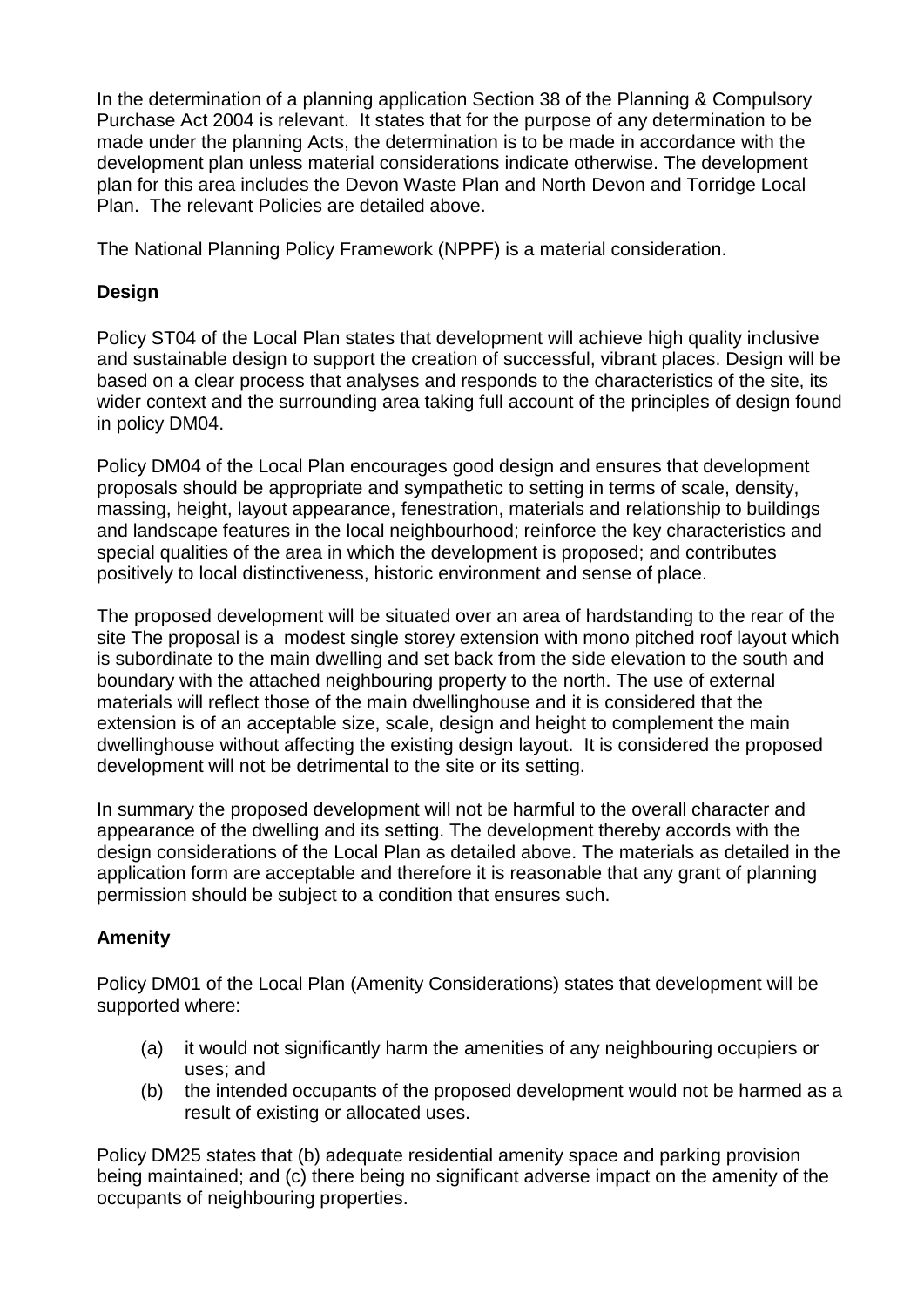The rear of the site is surrounded by high level fencing and the proposed narrow high level windows on the south facing side facing elevation and the single ground floor window on the north elevation will not cause overlooking or loss of existing privacy. The proposed glazed doors face into the rear garden and does not directly face towards neighbouring properties.

Whilst neighbouring dwellings are located within close proximity to the north and south of the site the development will not result in harm to neighbour amenity. Levels of privacy currently enjoyed will be retained, there will be no concern regarding overlooking than already currently exists and the development will not result in the loss of light due to the size and scale of the proposed development and is considered to meet the requirements of Policies DM01 and DM25 above.

# **Ecology**

Local Planning Authorities have a statutory duty to ensure that the impact of development on wildlife is fully considered during the determination of a planning application under the Wildlife and Countryside Act 1981 (as amended), Natural Environment and Rural Communities Act 2006, The Conservation of Habitats and Species Regulations 2017 (Habitats Regulations 2017).

Given the information received, it is unlikely that the development would result in harm to protected species. However, it is reasonable that any grant of planning permission be subject to a condition that states that prior to the approved extension being brought into use, a bat box shall be sited on south elevation of the building and shall be retained thereafter as per submitted drawing, 0 22-012-3 Proposed Floor Plan and Elevation. This will achieve a net gain in biodiversity in compliance with Policies DM08, ST14 of the North Devon and Torridge Local Plan and paragraph 174 of the National Planning Policy Framework.

# **Flood Risk and Drainage**

The site is not located within a flood zone nor Critical Drainage Area and is at very low long term risk of flooding from rivers and the sea but at high risk of long term flooding from surface water. The development is modest in its scale and situated over an existing area of hardstanding. The proposal will not alter the level of hardstanding associated with the site or lead to additional run-off and as such flood risk and drainage is not a constraint to the proposed development.

# **Highways and Parking**

The proposal will not impact upon highway capacity and safety.

Policy DM06 of the Local Plan (Parking Provision) states that development proposals will be expected to provide an appropriate scale and range of parking provision to meet anticipated needs, having regard to the:

(a) accessibility and sustainability of the site; (b) availability of public transport; (c) provision of safe walking and cycling routes; and (d) specific scale, type and mix of development. Proposals must also encourage the use of sustainable modes of transport through careful design, layout and integration to the existing built form.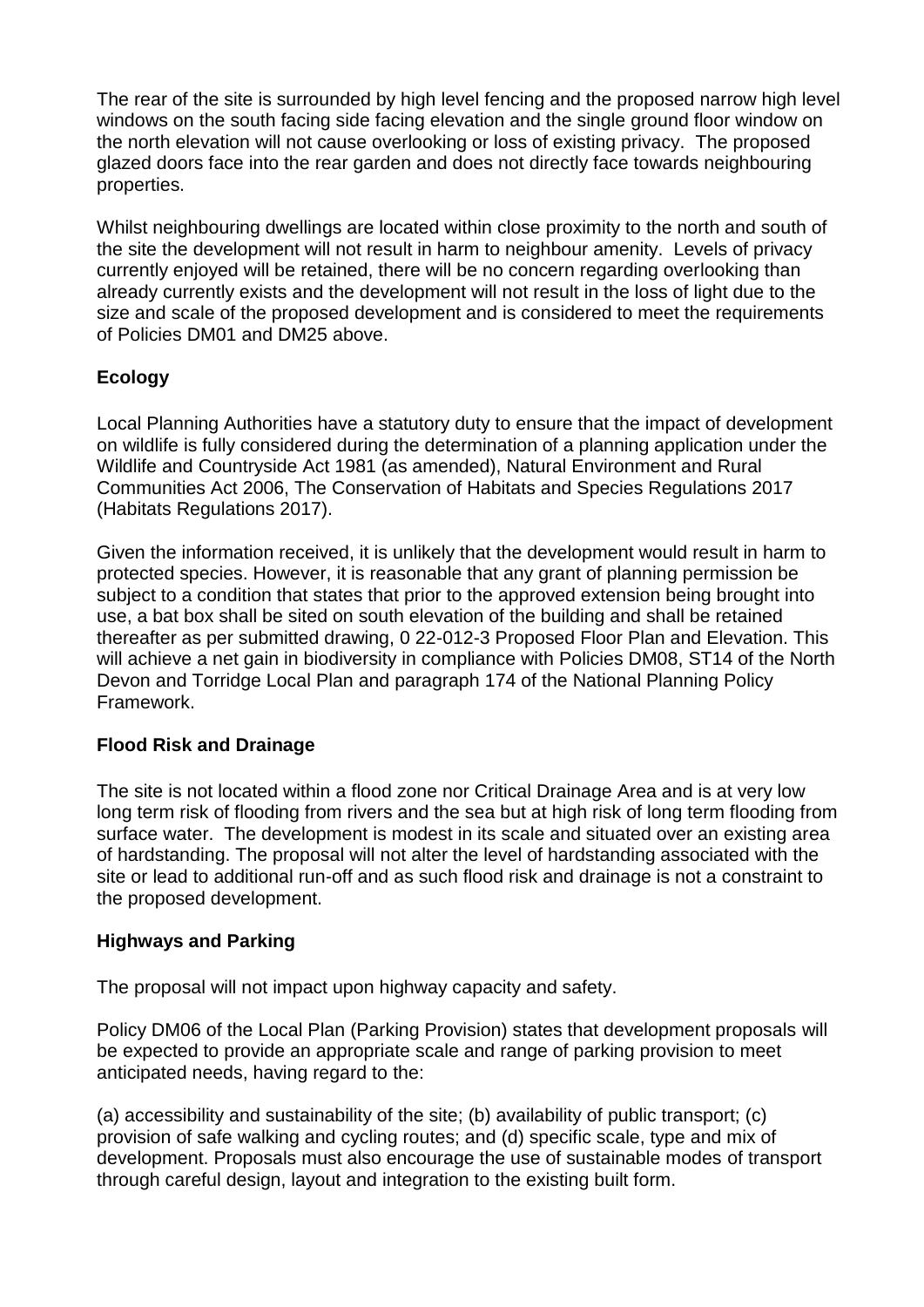The proposal provides additional accommodation which will not increase the living capacity of the site. The proposal does not alter the existing off-street parking arrangement which provides parking to the front of the site and it is considered that the existing level of parking will meet the anticipated needs of the dwelling and requirements of Policy DM06.

# **Conclusion**

The application is considered to accord with the adopted development plan. Approval of the application is therefore recommended subject to the imposition of planning conditions

# **Human Rights Act 1998**

The provisions of the Human Rights Act and principles contained in the Convention on Human Rights have been taken into account in reaching the recommendation contained in this report. The articles/protocols identified below were considered of particular relevance:

- Article 8 Right to Respect for Private and Family Life
- THE FIRST PROTOCOL Article 1: Protection of Property

Section 149(1) of the Equality Act 2010 places a statutory duty on public authorities in the exercise of their functions to have due regard to the need to (a) eliminate discrimination, harassment, victimisation and any other conduct that is prohibited by or under the Act (b) advance equality of opportunity between persons who share a relevant protected characteristic and persons who do not share it (c) foster good relations between persons who share a relevant protected characteristic and persons who do not share it (the Public Sector Equality Duty or 'PSED'). There are no equality implications anticipated as a result of this decision.

# **Recommendation**

# **APPROVE**

Legal Agreement Required: No

If further comments or representations are received these will be reported at the planning committee meeting.

# **Conditions**

1. The development to which this permission relates must be begun not later than the expiration of three years beginning with the date on which this permission is granted.

## Reason

The time limit condition is imposed in order to comply with the requirements of Section 91 of the Town and Country Planning Act 1990.

2. The development hereby permitted shall be carried out in accordance with the following approved plans/details: 022-012-1 Location Site Plans received on the 30/03/22 022-012-3 Proposed - Floor Plan & Elevations received on the 30/03/22 022-012-4 Proposed - Perspective and section received on the 30/03/22 ('The approved plans').